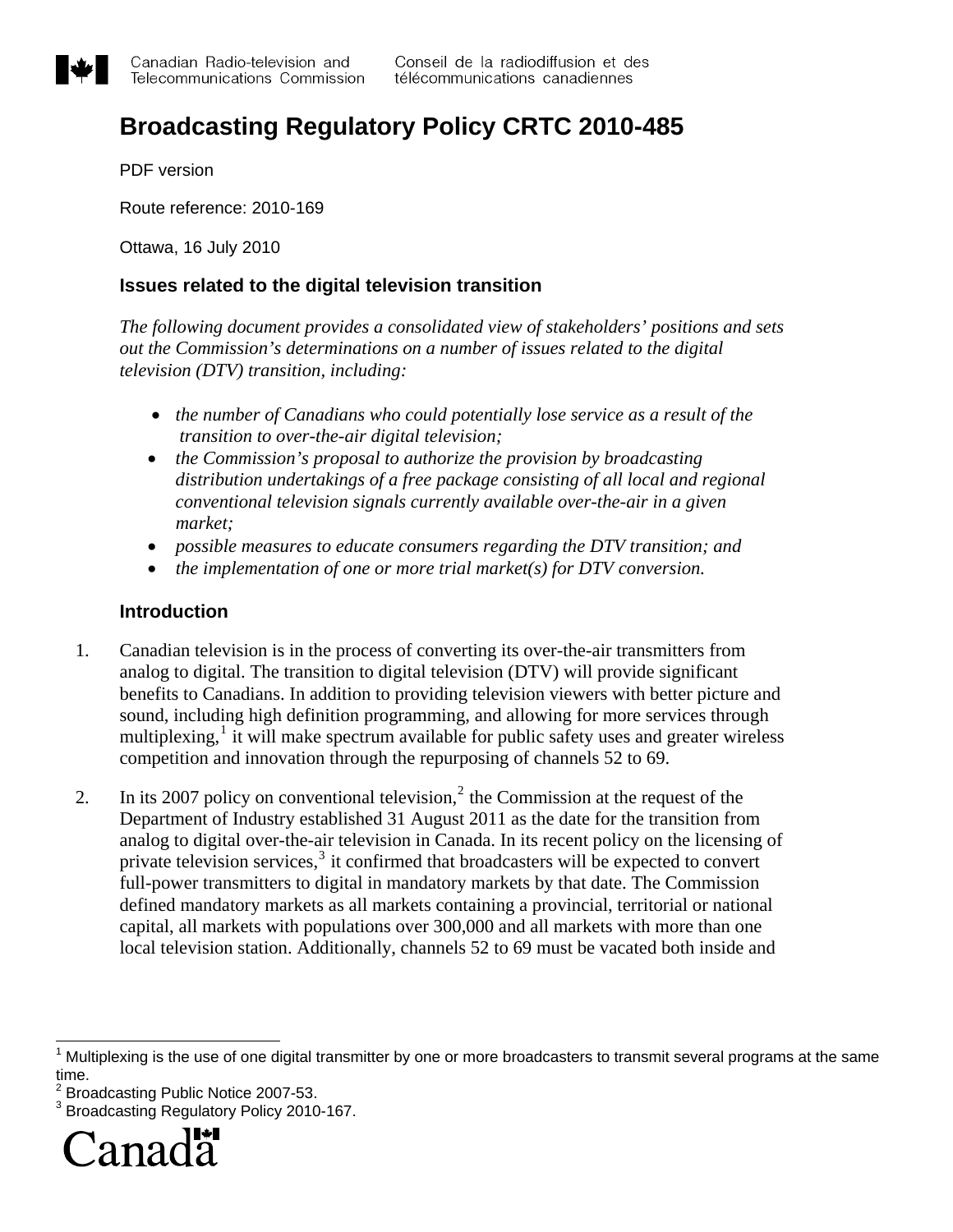<span id="page-1-0"></span>outside mandatory markets by 31 August 2011. Consequently, outside mandatory markets, broadcasters can, under certain circumstances,<sup>[4](#page-1-0)</sup> elect to continue operating transmitters on channels 2 to 51 either in analog or digital or cease over-the-air transmission and depend on broadcasting distribution undertakings (BDUs) for the distribution of their signals. However, broadcasters who cease over-the-air transmission will lose their privileges as over-the-air broadcasters, i.e. primarily mandatory carriage and simultaneous substitution.

- 3. Accordingly, in Broadcasting Notice of Consultation 2010-169, the Commission called for comments and sought further information on:
	- the number of Canadians that could potentially lose service as a result of the transition to over-the-air digital television;
	- its proposal to authorize the provision by BDUs of a free package consisting of all local and regional conventional television signals currently available over-the-air in a given market;
	- possible regulatory measures to educate consumers regarding the DTV transition; and
	- the implementation of one or more trial market(s) for DTV conversion.
- 4. The following, while containing a number of Commission determinations on matters within its purview, is also meant to provide a consolidated view of stakeholders' positions on the above-noted issues.

# **Potential loss of service to Canadians**

- 5. In Broadcasting Notice of Consultation 2010-169, with a view to providing the Government with a revised estimate of the impact of the digital transition, the Commission sought comment on a number of issues, including broadcasters' plans outside mandatory markets. Some broadcasters, particularly those operating on channels 52 to 69 outside mandatory markets, did not provide details on their transition plans as they were still evaluating their options.
- 6. Based on the record of this proceeding and more recent estimates of the number of Canadian households that rely solely on over-the-air reception, the Commission has revised its estimates of the number of households that may require digital receiving equipment to maintain access to local over-the-air signals.<sup>[5](#page-1-0)</sup>
- 7. As noted by parties, there is uncertainty with regard to changes in the number of Canadian households relying solely on over-the-air reception as the transition date nears. In addition, as raised by parties, estimating the impact of the transition is difficult as it is hard to accurately determine the reliance on over-the-air reception for secondary

 $\overline{\phantom{a}}$ <sup>4</sup> Except where its operation would prevent a digital transmitter from being implemented and provided that the technical requirements of the Department of Industry are met, the operation of an analog transmitter outside mandatory markets on channels 2 to 51 may continue beyond 31 August 2011.<br><sup>5</sup> The Commission's estimates are beend an aash beyon

The Commission's estimates are based on each household maintaining access to services on at least one television set.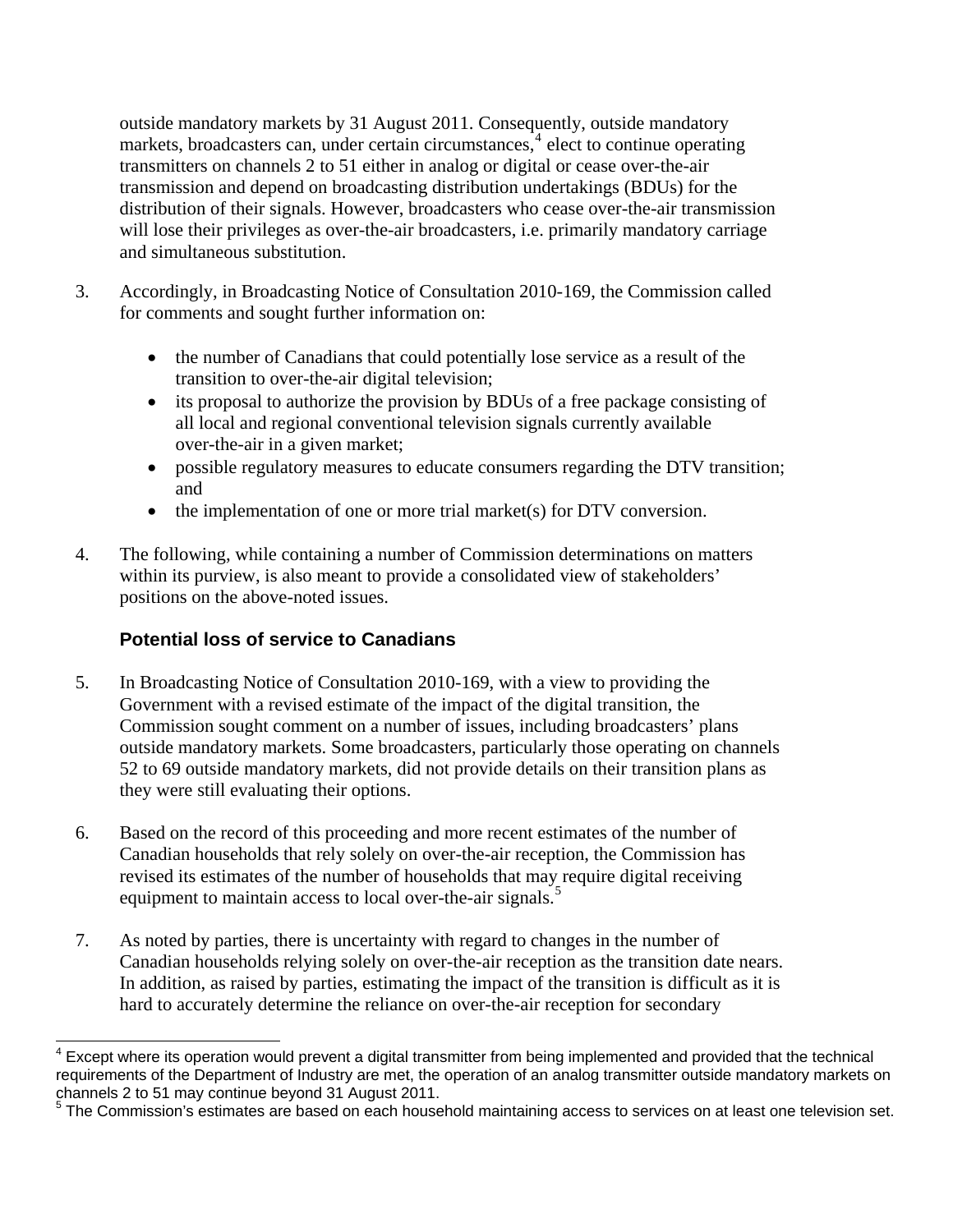<span id="page-2-0"></span>television sets used by BDU subscribers, the number of households with digital television sets relying on over-the-air reception and the number of analog television sets still being used for over-the-air reception. All of the above-noted factors may affect the number of television sets needing equipment to continue to receive over-the-air television services.

#### **Over-the-air digital converter boxes**

- 8. According to 2006 Census data, approximately 11.2 million Canadian households currently have access to analog over-the-air television in mandatory markets. As well, there are approximately 550,000 Canadian households in non-mandatory markets that are served by transmitters operating on channels 52 to 69. Of these households, 118,000 are served by a transmitter which is slated for conversion.<sup>[6](#page-2-0)</sup>
- 9. Given that in 2009 approximately 7.3% of Canadian households relied solely on over-the-air reception,<sup>[7](#page-2-0)</sup> approximately 826,000 to 857,500 households may require overthe-air digital converter boxes to ensure that viewers in these households maintain access to over-the-air services using older television sets.<sup>[8](#page-2-0)</sup>
- 10. As a result, based on one digital converter box per affected household retailing for up to \$75, the aggregated cost to consumers affected by the transition for the purchase of overthe-air digital converter boxes may be up to \$64 million. **Satellite receiving equipment**
- evaluating their options. 11. Outside the mandatory markets, a number of broadcasters operating transmitters on channels 52 to 69 may cease over-the-air transmission altogether or maintain analog or digital operation on channels 2 to 51. Most broadcasters indicated that they were still formulating their transition plans or still evaluating their options.<sup>[9](#page-2-0)</sup> Based on 2006 Census data, 432,000 Canadian households currently rely on transmitters operating on channels 52 to 69 outside mandatory markets for which broadcasters are currently
- 12. Given that in 2009 approximately 7.3% of Canadian households relied solely on over-the-air reception and assuming the broadcasters noted in the previous paragraph were to cease over-the-air transmission altogether, up to 31,500 households outside the mandatory markets may require digital receiving equipment, such as satellite receivers and dishes.
- 13. Based on one satellite dish and receiver per affected household at a total cost of approximately \$300, excluding installation, the estimated aggregated cost to consumers affected by the transition towards the purchase of digital receiving equipment may be up to \$9.5 million.

<sup>&</sup>lt;sup>6</sup> CTVglobemedia stated that it intended to convert its transmitter serving Bobcaygeon/Peterborough.<br><sup>7</sup> In its submission Convest indicated that according to Fell 2000 BBM Conade numbers, nationally 7.

 $^7$  In its submission Canwest indicated that according to Fall 2009 BBM Canada numbers, nationally 7.3% of all Canadian households rely on over-the-air reception. However, over-the-air penetration varies by region/province. For a breakdown by BBM extended market based on Canwest's submission, see the appendix to this document.

 $8\degree$ The number of households that may need a digital converter box is expressed as a range due to uncertainty regarding broadcasters' transition plans for transmitters operating on channels 52 to 69 outside mandatory markets. See note 6.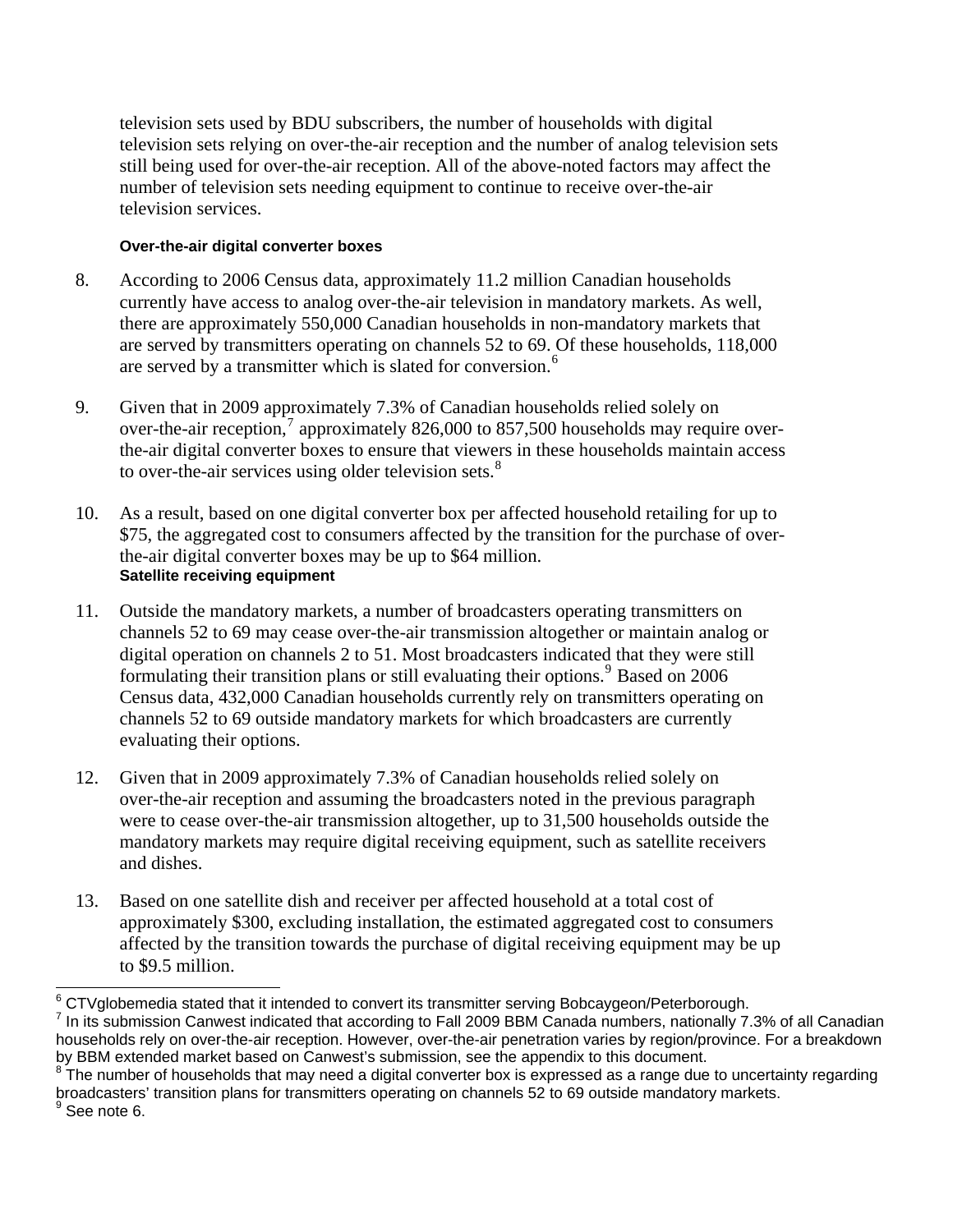#### **Support program eligibility**

- 14. In order to facilitate the possible establishment and administration of a support program for consumers for the purchase of digital receiving equipment, the Commission also sought comment on the size, type and manner of administering such a program for over-the-air viewers. The Commission is not making a determination on this issue, but rather providing a consolidated view of stakeholders' positions.
- 15. Parties were generally in favor of a consumer support program for the purchase of technology-neutral digital receiving equipment (e.g. over-the-air digital converter box, satellite receiving equipment or terrestrial BDU receiving equipment). They noted that funding should come from future spectrum auction proceeds. Further, they submitted that all affected Canadian households both in and outside mandatory markets should be eligible and that eligibility should be based on self-identification as a viewer who relies solely on over-the-air reception, given the challenges associated with having BDUs verify this information.
- 16. Some parties suggested that support take the form of tax rebates for the purchase of digital receiving equipment, including television sets, that monthly BDU subscription fees should be eligible and that eligibility should be limited to low-income households.

## **General authorization to distribute a local package**

- 17. In Broadcasting Notice of Consultation 2010-169, the Commission stated its preliminary view that BDUs should be authorized to provide a free package consisting of all local and regional conventional television signals currently available over-the-air in a given market (local package) on condition that:
	- it is provided at no charge,
	- no other television services are provided in conjunction with the local package and
	- access to the local package is not conditional on the purchase of any other services.
- 18. Accordingly, the Commission sought comment on this proposal and on the terms and conditions under which a local package would be offered. The Commission also sought comment on BDUs' intentions to offer such a package on these or other terms.
- 19. Both FreeHD Canada and MTSAllstream agreed with the Commission's preliminary view that BDUs should be authorized to provide a free local package and stated their intention to offer such a package. Most BDUs supported the proposal on condition that offering a local package would be optional, not a requirement. BDUs also argued that they should be permitted to charge a monthly fee for the local package to recover the costs incurred, as well as a fee for the sale or rental of customer equipment necessary to receive the package. BDUs also argued that in the event that the proposed compensation regime for the fair value of private local conventional television signals referred to the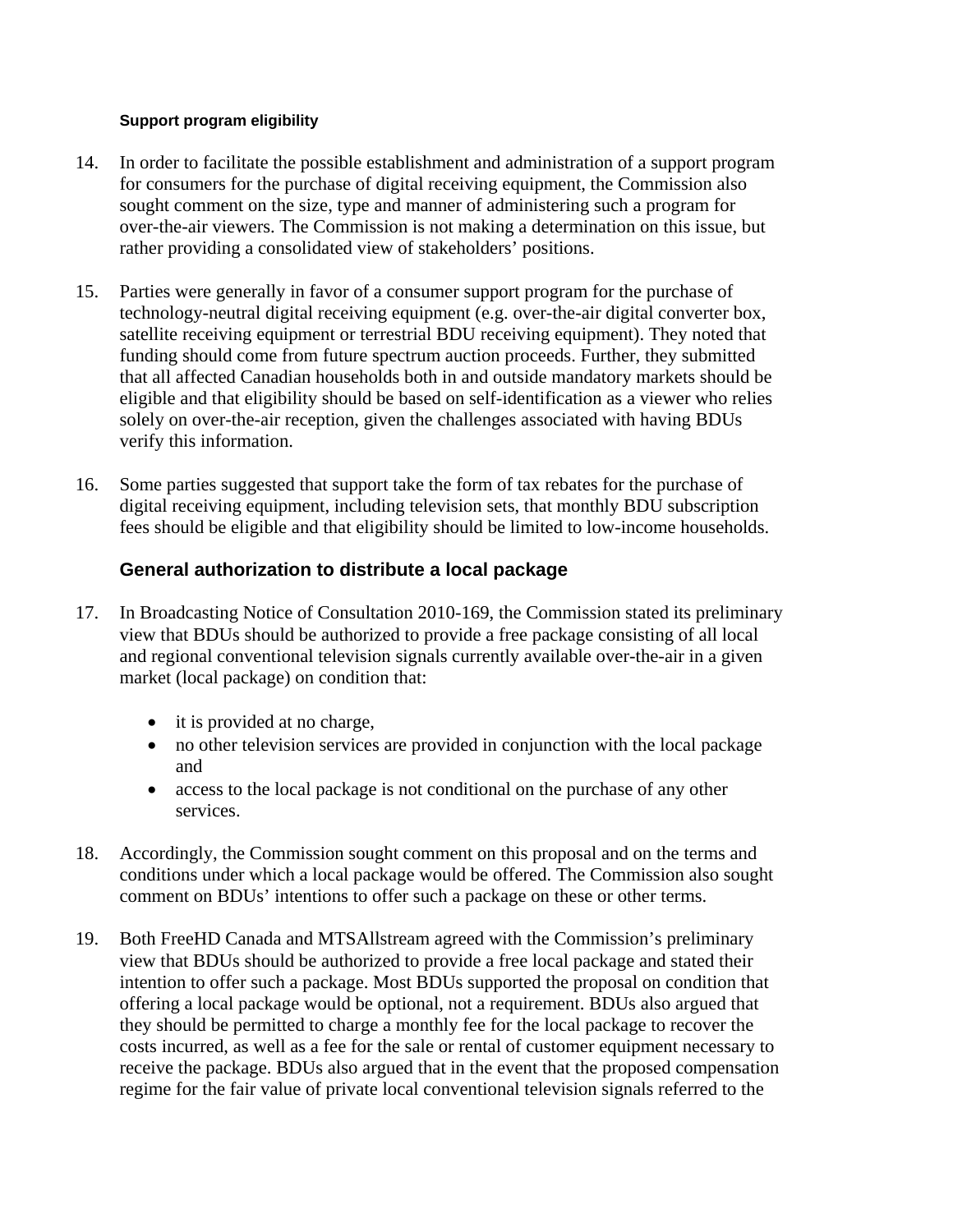Federal Court of Appeal in Broadcasting Order 2010-168 were adopted, television stations that are offered as part of the local package should not receive compensation under this regime.

- 20. A number of specialty broadcasters expressed concern that a local package offering might provide incentives for current BDU subscribers to downgrade the broadcasting services they currently receive. They submitted that significant reductions in the number of subscribers receiving basic or discretionary services could impact the revenues of their services.
- 21. The Commission considers that authorizing BDUs to offer a local package subject to the conditions described below would provide Canadians who rely solely on over-the-air television with a means to maintain access to services they currently enjoy after the digital transition. Moreover, the Commission is of the view that the availability of such a package would benefit over-the-air stations by providing Canadians with another option for accessing these stations, while also benefitting BDUs by allowing them to reach new customers.
- 22. The Commission considers that any local package offered by a BDU should be implemented as a customer-friendly option to replace over-the-air television, not as a substitute for BDU basic or discretionary services. In this regard, prohibiting BDUs from offering other broadcasting services in conjunction with a local package would minimize the potential impact on other basic and discretionary broadcasting services.
- 23. Given that the local package would serve as a replacement for over-the-air television service, the Commission continues to be of the view that it would be inappropriate for BDUs to charge a monthly fee for such a package. Since BDUs would not be permitted to charge a fee for the local package, it would also be inappropriate for television stations to seek compensation from BDUs under the proposed local television signal compensation regime for the distribution of their signals as part of the local package. However, given that such a local package would be distributed by BDUs on a digital basis, which requires a set-top box and possibly other customer equipment, local package users would be required to purchase or rent any such equipment from BDUs in order to receive the local package, as well as pay the costs of any service calls necessary to install or maintain customer equipment or facilities.
- 24. For the reasons set out above, the Commission will establish a general authorization, pursuant to Broadcasting Regulatory Policy 2009-546, that will grant BDUs an exception to section 5 of the *Broadcasting Distribution Regulations* so as to permit them to distribute a local package both in and outside mandatory markets without having to provide users of the local package with the full basic service. This authorization will be subject to the following conditions:
	- Only local and regional television stations licensed to broadcast within the BDU's licensed area shall be included in the package. Stations without over-the-air transmitters must provide a direct feed to BDU head-ends or up-link centres.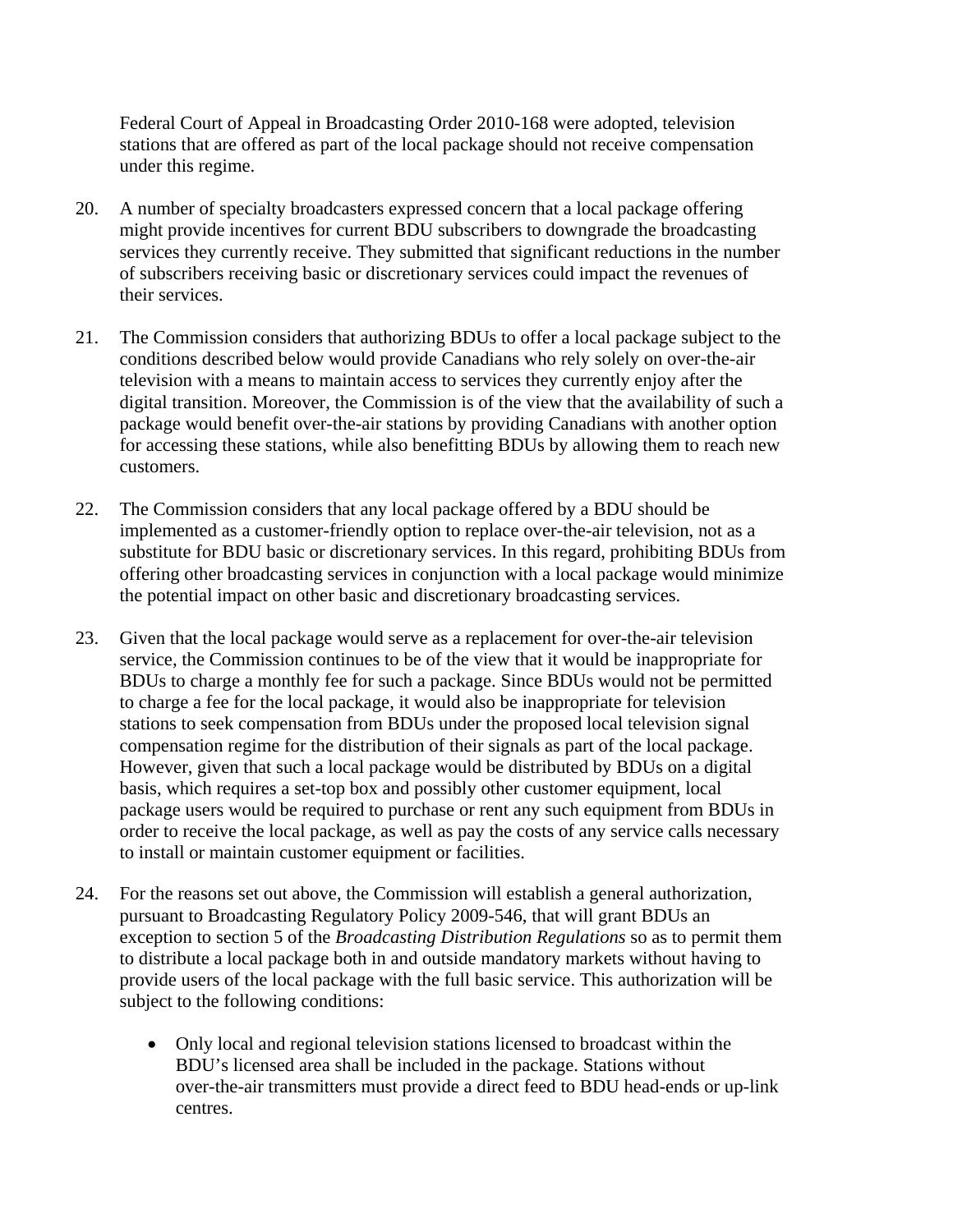- Local package users cannot receive video-on-demand or any other broadcasting services in conjunction with the local package.
- BDUs may offer telephony or Internet services to local package users, but may not offer a local package as part of a bundle or otherwise make receiving this package contingent on purchasing other services.
- No monthly fee shall be charged for the local package service, but users may be required to purchase or rent equipment or pay for service/support calls. In addition, users may choose to pay for the use of an electronic programming guide.
- Any future compensation related to the proposed local television signal compensation regime will not apply to the local package.

## **Consumer education and awareness**

- 25. In Broadcasting Notice of Consultation 2010-169, the Commission set out its preliminary view that the broadcast of public service announcements (PSAs) is the most effective and efficient means of ensuring that over-the-air television viewers are adequately prepared for the digital transition. In addition to seeking comment on this and other measures that could be undertaken by broadcasters, it sought comment on the role BDUs and other licensees could play in creating greater awareness among Canadians regarding the transition.
- 26. Broadcasters indicated their intentions to air PSAs, noting that such efforts will ensure maximum audience retention following the transition and are thus in their best interest. BDUs also indicated their intentions to participate in a consumer education campaign based on the need to respond to consumer demand for information regarding the transition.
- 27. Many parties, including Canwest, the Canadian Cable System Alliance, MTS Allstream and the Public Interest Advocacy Centre, emphasized the urgency of launching a consumer education campaign. Most indicated that PSAs should begin at least one year ahead of a given market's conversion and that they should increase in frequency. Parties generally recommended that the information contained in the PSAs include:
	- what is happening, where, when and why;
	- who will be affected and what to do; and
	- references to a toll-free number and/or website with more detailed information.
- 28. Finally, parties generally called on the Government to lead and fund a coordinated consumer education campaign consisting of PSAs for multiple media (e.g., TV, radio, print), websites, call centres and volunteer programs. In this regard, some parties suggested that the Government produce standardized PSAs or fund their delivery (e.g. through the purchase of airtime). Canwest, the Canadian Media Guild and Channel Zero suggested the creation of a special task force or committee comprising major stakeholders to design and execute a consumer education campaign.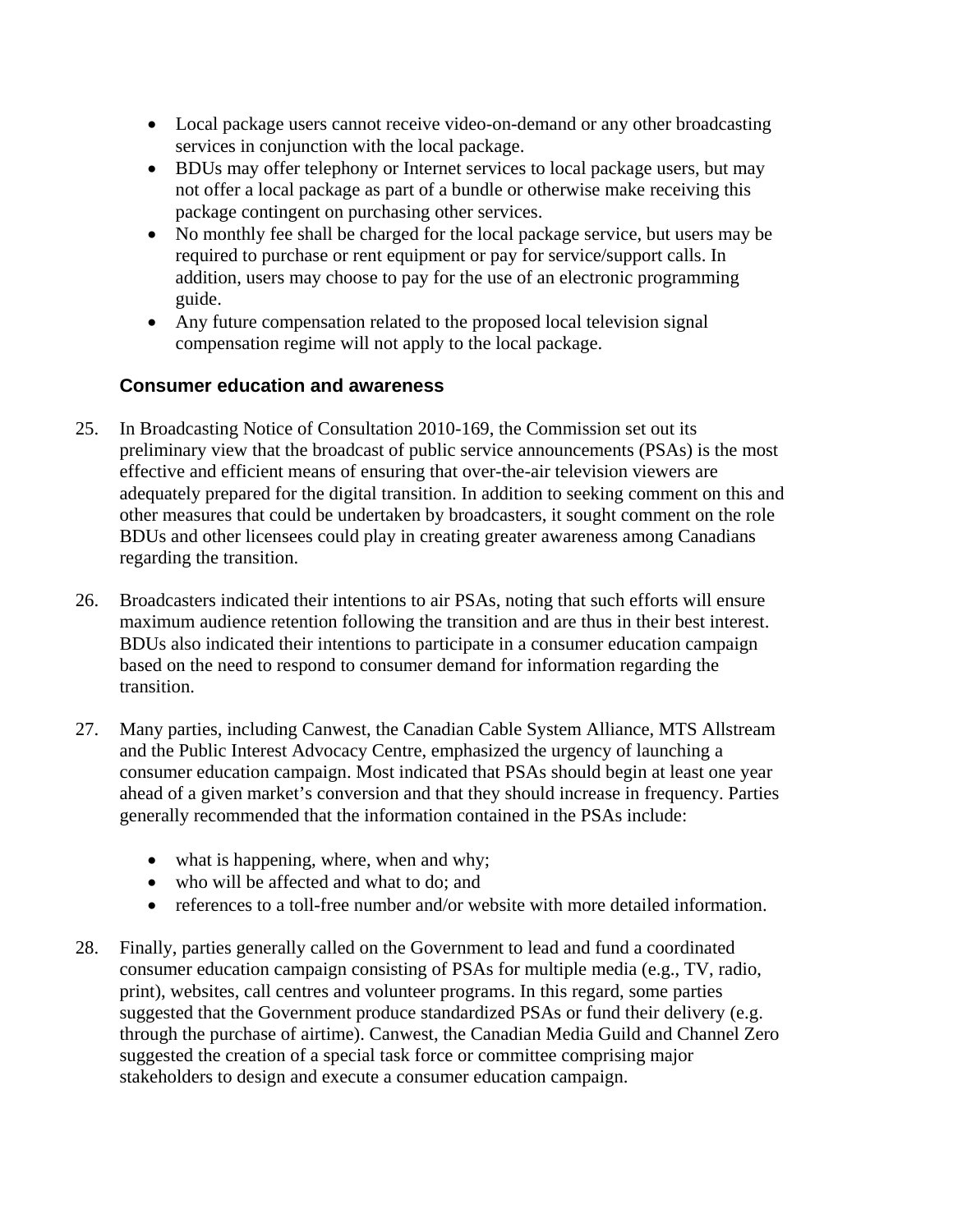- 29. Rather than the imposition of reporting and monitoring obligations on licensees, parties recommended the use of public research surveys, funded by Government or the Commission, to ensure the effectiveness of the education efforts.
- 30. The Commission notes that parties' comments with respect to the Government's role in establishing a consumer education campaign are consistent with a recommendation contained in its 23 March 2010 report to the Government on the implications and advisability of implementing a compensation regime for the value of local television signals. Specifically, the Commission recommended that the Government fund and lead a coordinated national consumer education and awareness program to ensure that Canadians are well-informed with regard to their access to local television services and any required consumer action. The Commission added that the Government should establish a working group tasked with implementing a comprehensive, coordinated national DTV consumer education program with involvement from all stakeholders, including broadcasters, cable and satellite companies and consumer groups.
- 31. The Commission notes broadcasters' intentions to undertake efforts to inform Canadians of the transition in order to maximize audience retention. It further notes that BDUs and other licensees can and intend to respond to consumer demand for information regarding the transition using a variety of means. However, the Commission expects broadcasters, BDUs and other licensees to actively participate in the creation and implementation of a coordinated national consumer education program. As part of this program, the Commission further expects broadcasters to publish and maintain a comprehensive account of their transition plans on their websites. The Commission considers that this program should begin no later than 1 March 2011. The Commission may adopt regulatory measures, as part of a coordinated national consumer education program or otherwise, in order to ensure that Canadians are informed concerning the transition.

# **DTV trial market(s)**

- 32. In Broadcasting Notice of Consultation 2010-169, the Commission indicated that the conversion of one or more markets prior to the conversion deadline of 31 August 2011 may enable stakeholders to assess whether measures established to educate Canadians in these markets were sufficient and to implement any necessary changes prior to the conversion of the remaining markets. The Commission indicated that market selection could be based upon, among other factors:
	- distance from other mandatory markets;
	- size: and
	- broadcasters' intentions to convert in the market.
- 33. Broadcasters and other stakeholders generally supported the establishment of one or more trial market(s) for mandatory conversion to digital prior to 31 August 2011. However, there was no agreement among broadcasters regarding which market(s) would be the most appropriate for the trial, and some BDUs questioned the merits of the proposed approach.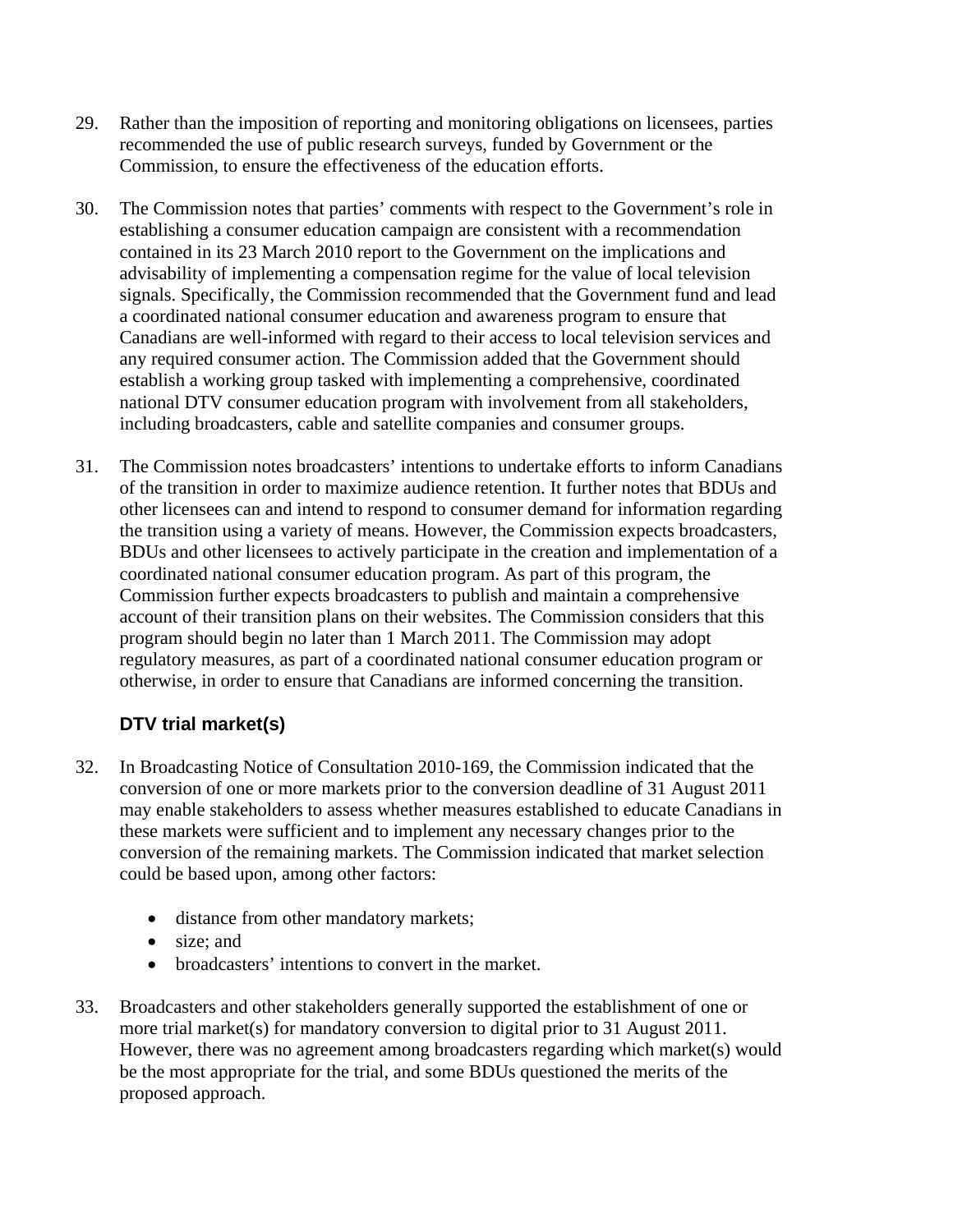- 34. Having reviewed the submission of parties and broadcasters' plans, the Commission is of the view that the conversion of one or more trial market(s) several months before the conversion of the remaining markets would be beneficial. It also considers that Winnipeg would constitute an appropriate trial market given its size, its distance from other mandatory markets and the presence of all major English-language broadcasters in the market. The Commission is also of the view that the city of Québec would constitute an appropriate trial market given its size and the presence of all major French-language broadcasters. The Commission notes that most broadcasters in these markets have stated their intentions to implement digital transmitters by 2011 and that some broadcasters in the Québec market are already operating DTV transmitters on their post-transitional channels.
- 35. The Commission would also be prepared to adopt regulatory measures to facilitate such a trial in a given market selected jointly by broadcasters. However, the Commission considers it inappropriate to establish trial market(s) in the absence of clarity concerning the timing and scope of a national coordinated consumer education campaign, since this will have a significant impact on the success of any trial market.

#### Secretary General

#### **Related documents**

- *The implications and advisability of implementing a compensation regime for the value of local television signals: A report prepared pursuant to section 15 of the*  Broadcasting Act, 23 March 2010
- *Call for comments on issues related to the digital television transition*, Broadcasting Notice of Consultation CRTC 2010-169, 22 March 2010
- *Reference to the Federal Court of Appeal Commission's jurisdiction under the*  Broadcasting Act *to implement a negotiated solution for the compensation for the fair value of private local conventional television signals*, Broadcasting Order CRTC 2010-168, 22 March 2010
- *A group-based approach to the licensing of private television services*, Broadcasting Regulatory Policy CRTC 2010-167, 22 March 2010
- *General authorizations for broadcasting distribution undertakings*, Broadcasting Regulatory Policy CRTC 2009-546, 31 August 2009
- *Policy proceeding on a group-based approach to the licensing of television services and on certain issues relating to conventional television*, Broadcasting Notice of Consultation CRTC 2009-411, 6 July 2009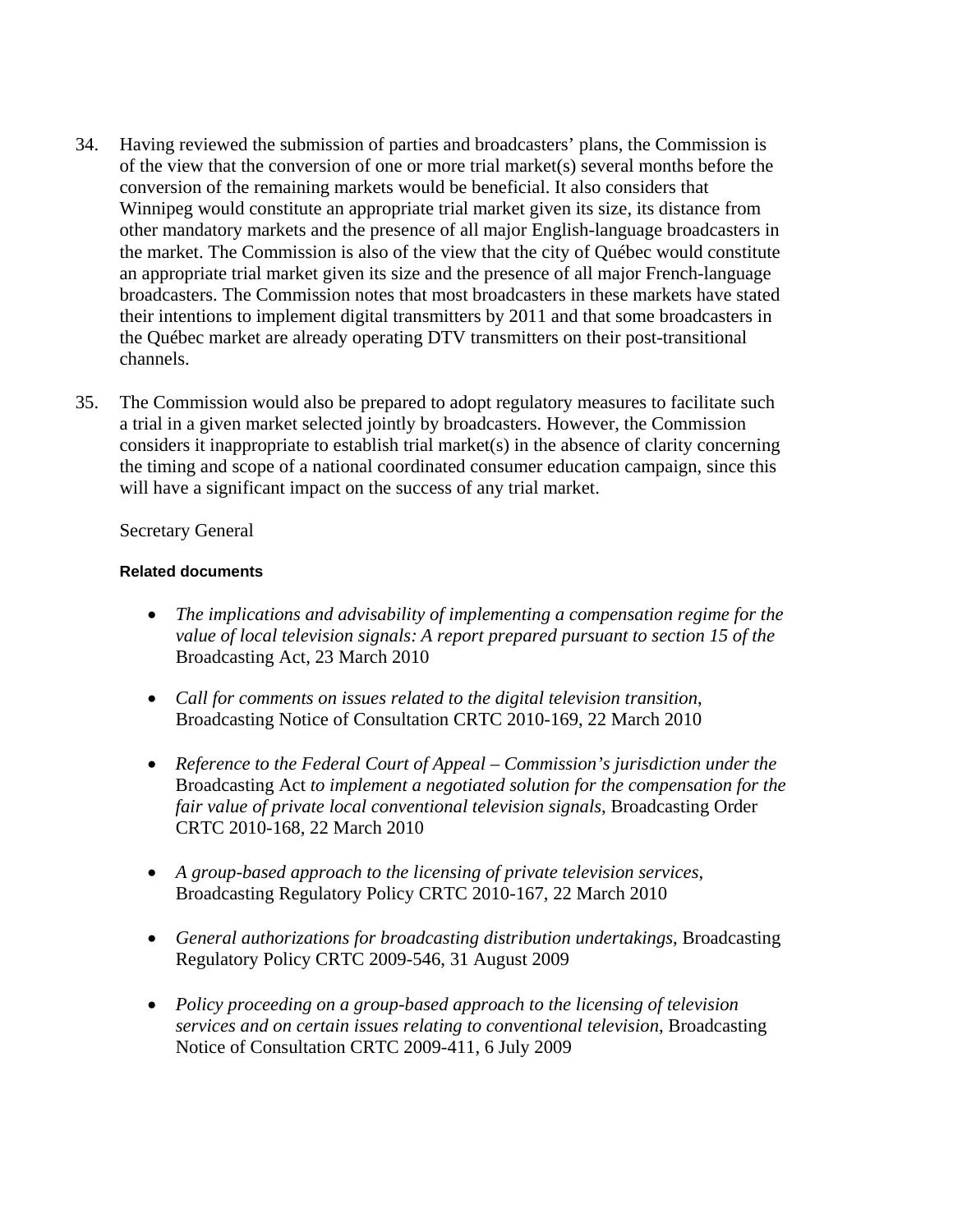- *Policy determinations resulting from the 27 April 2009 public hearing*, Broadcasting Regulatory Policy CRTC 2009-406, 6 July 2009
- *Determinations regarding certain aspects of the regulatory framework for over-the-air television*, Broadcasting Public Notice CRTC 2007-53, 17 May 2007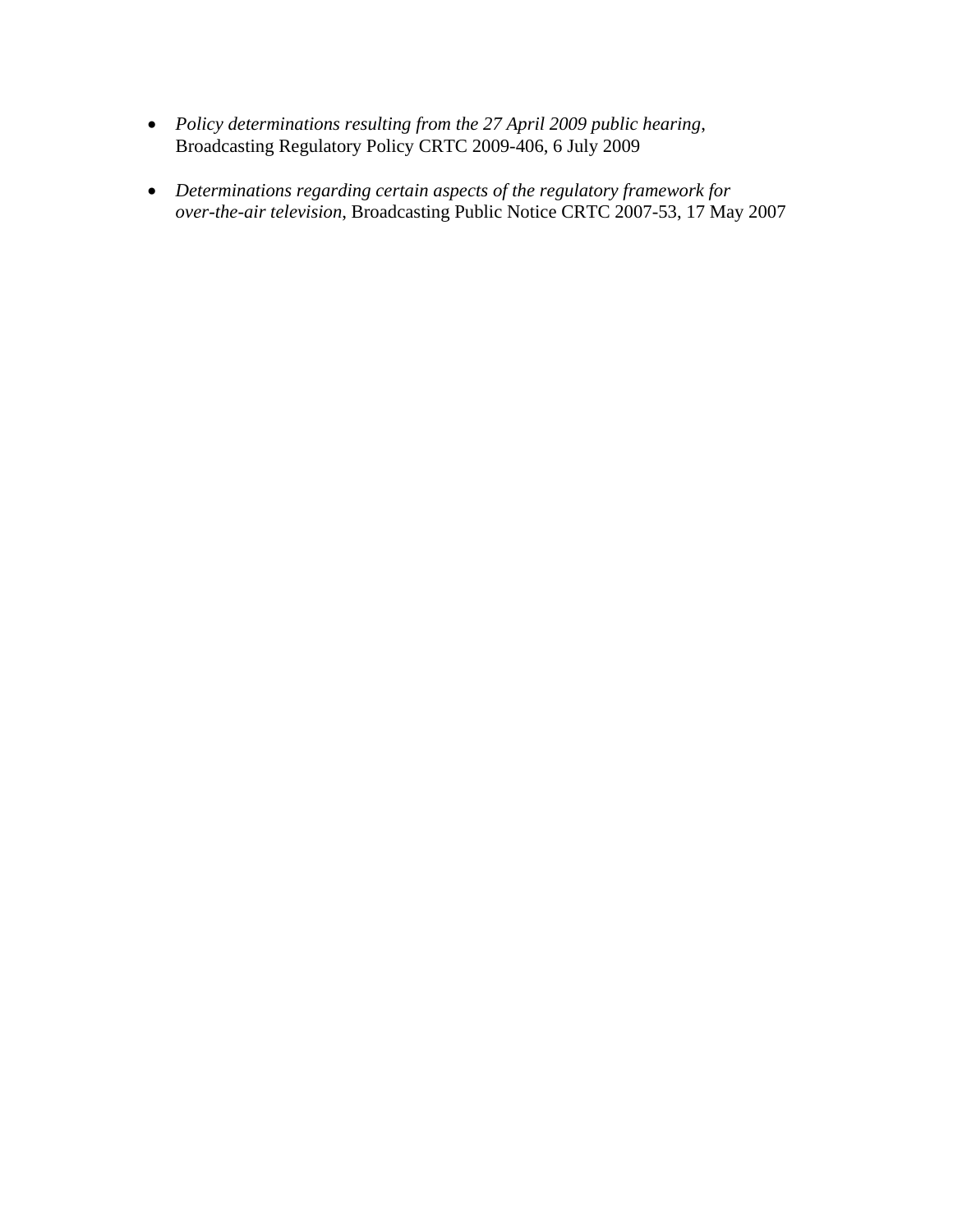# **Appendix to Broadcasting Regulatory Policy CRTC 2010-485**

The following provides approximate over-the-air penetration for various BBM Extended Markets (EM), based on Fall 2009 numbers, as submitted by Canwest. Canwest further noted that BBM markets do not align with signal contours and therefore these percentages only represent approximate over-the-air penetration.

| <b>Newfoundland and Labrador</b>     |       |
|--------------------------------------|-------|
| St. John's                           | 4.5%  |
| <b>Prince Edward Island</b>          |       |
| Charlottetown                        | 8.1%  |
| <b>Nova Scotia</b>                   |       |
| Halifax                              | 6.0%  |
| Sydney-Glace Bay                     | 7.2%  |
| <b>New Brunswick</b>                 |       |
| St. John-Moncton (incl. Fredericton) | 8.5%  |
| Carleton                             | 4.8%  |
| <b>Ouebec</b>                        |       |
| Rimouski (incl. Saguenay)            | 3.2%  |
| Rivière-du-Loup                      | 6.7%  |
| Québec                               | 7.7%  |
| Sherbrooke                           | 8.0%  |
| Montréal EM (Anglophone)             | 9.0%  |
| Montréal EM (Francophone)            | 5.1%  |
| Trois-Rivières                       | 6.3%  |
| Rouyn-Noranda (incl. Val d'Or)       | 5.6%  |
| <b>National Capital Region</b>       |       |
| Ottawa-Gatineau                      | 7.9%  |
| <b>Ontario</b>                       |       |
| Kingston                             | 6.8%  |
| Peterborough                         | 4.3%  |
| Toronto (incl. Hamilton)             | 5.9%  |
| Barrie                               | 4.9%  |
| Kitchener                            | 12.4% |
| London                               | 9.4%  |
| Windsor/Essex                        | 24.8% |
| Sudbury-Timmins-North Bay            | 6.0%  |
| <b>Thunder Bay</b>                   | 6.6%  |
| Kenora                               | 8.3%  |